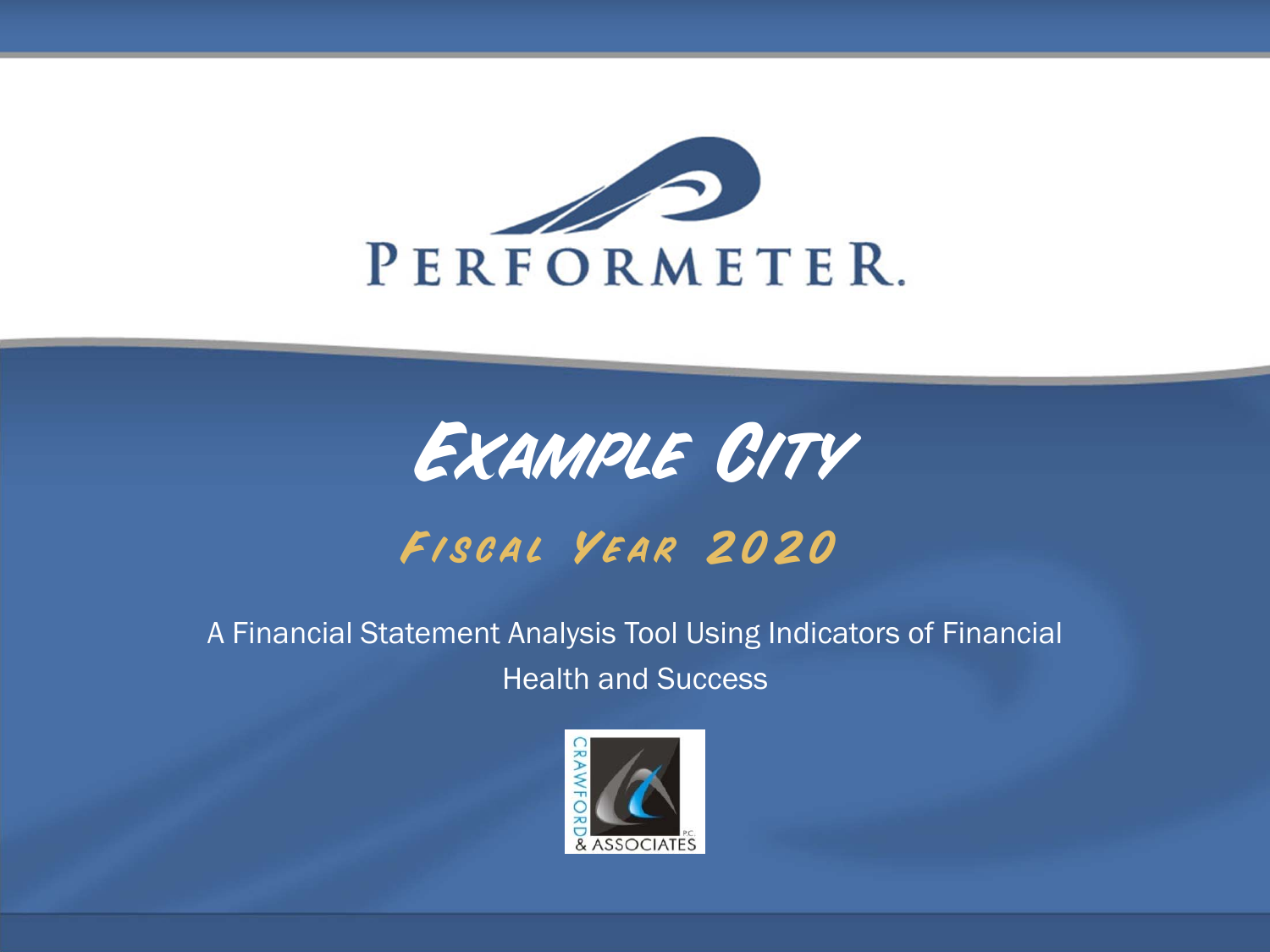

# *What Is The Performeter® ?*

- $\bullet$  An analysis that takes a government's financial statements and converts them into useful and understandable measures of financial performance
- $\bullet$  Financial ratios and a copyrighted analysis methodology are used to arrive at ratings from 0-10.
- $\bullet$ The overall rating is a barometer of the entity's financial health and performance.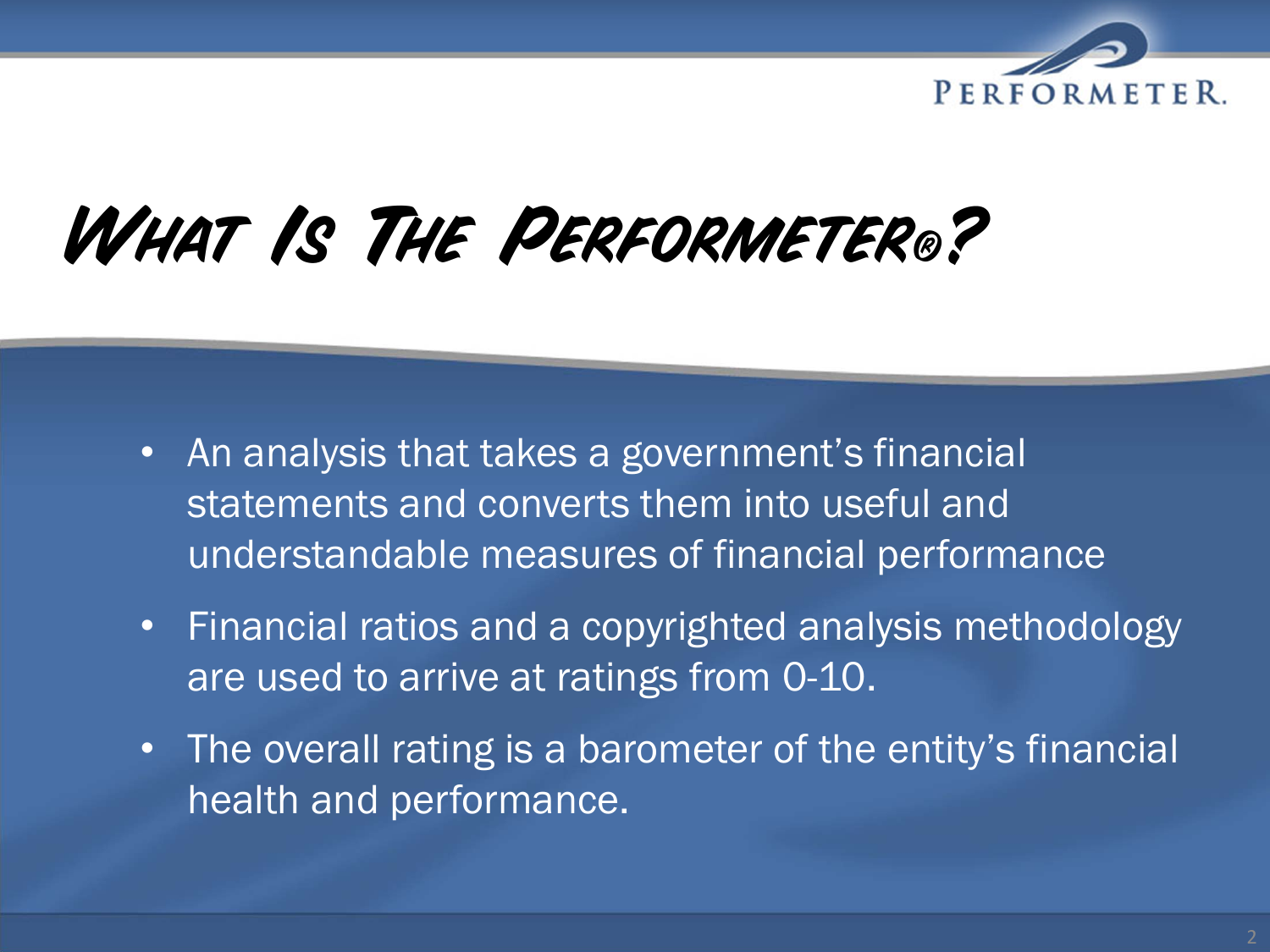

# *How to Use The Performeter®*

- •Use the individual ratios to identify financial warning signals.
- $\bullet$  Use the overall rating as a collective benchmark of financial health and success of the entity as a whole.
- • Use the comparisons to prior years to monitor trends in financial indicators.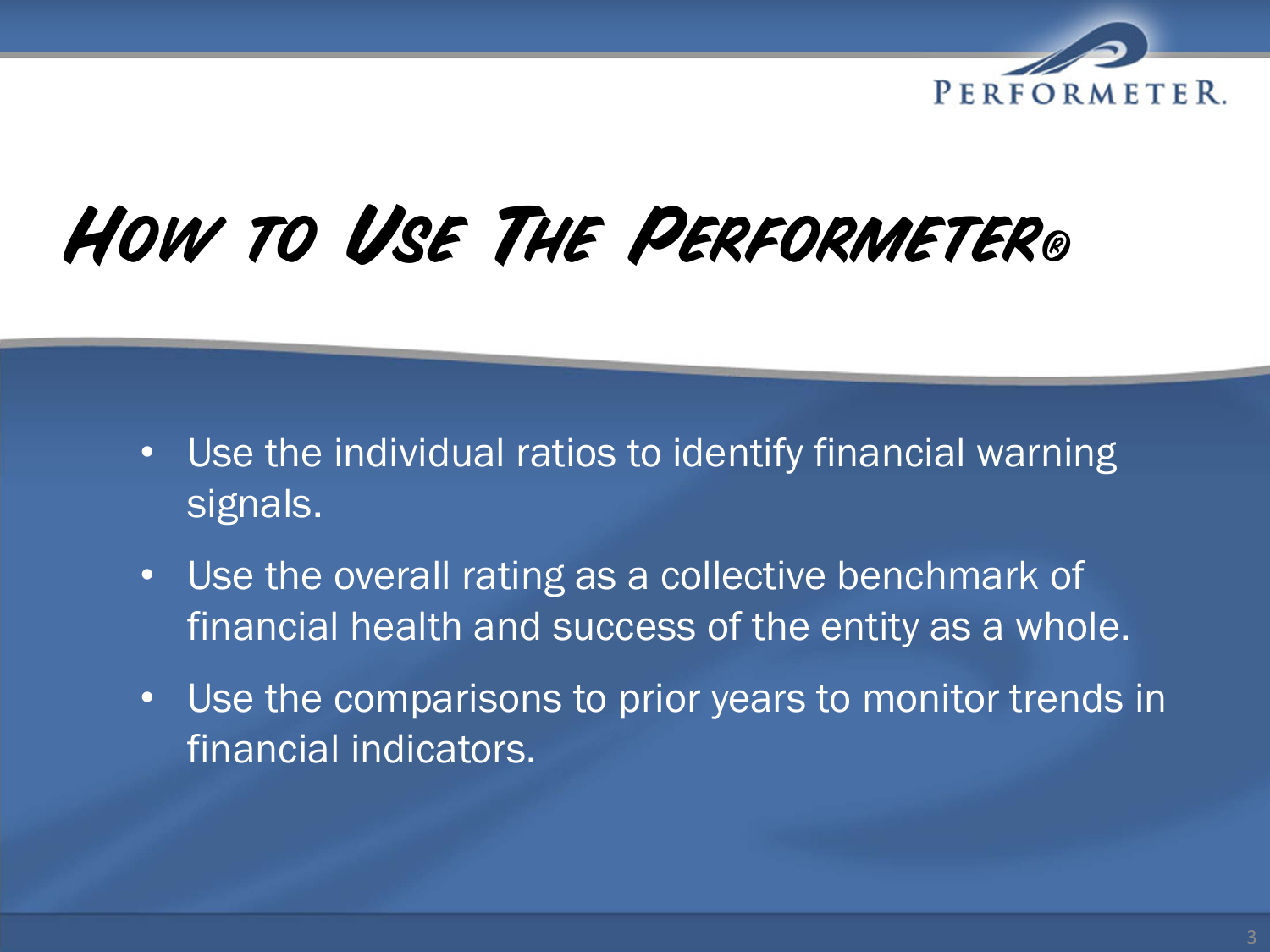

## *Limitations of the Performeter®*

- The Performeter® should not be used as the only source of financial information to evaluate the entity's performance and condition.
- $\bullet$  The analysis is an overall rating of the entity as a whole and not of specific activities, funds, or units.
- $\bullet$  The Performeter® is based on Crawford & Associates' professional judgment and is limited as to its intended use